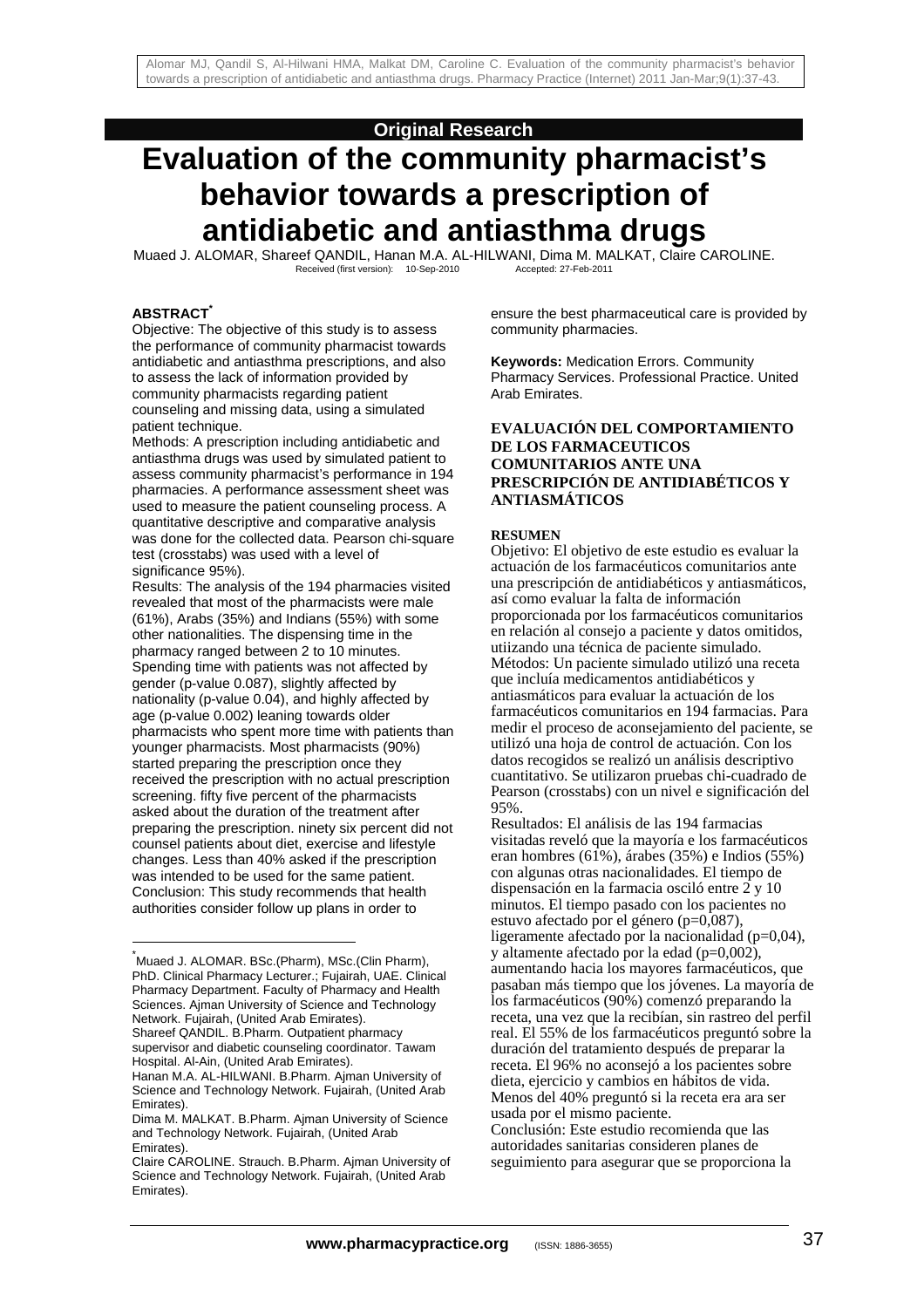mejor atención farmacéutica en las farmacias comunitarias.

**Palabras clave:** Errores de medicación. Servicios de Farmacia Comunitaria. Práctica Profesional. Emiratos Árabes Unidos.

## **INTRODUCTION**

The dispensing function of the pharmacist, while important and even vital for patient care, is essentially a superficial practice of the profession which , by itself, does not utilize knowledge or skills sufficiently basic to merit that lies within the grasp of clinical pharmacists.<sup>1</sup> Pharmaceutical care is a type of pharmaceutical practice that revolves around a relationship between a patient and a pharmacist in which the pharmacist performs drug use control functions governed by awareness of and commitment to the patient's interest.<sup>1</sup> The basis of pharmaceutical care is responsibility and accountability to patients for the outcome of their drug therapy. The overall goal of pharmaceutical care is to maintain patients at the highest possible level of functional and psychosocial well-being through optimal management of drug therapy. Pharmaceutical care requires continuity of care between different practice settings. Three major functions of pharmacist in providing pharmaceutical care; identifying potential and actual drug related problems, resolving actual drug related problems and preventing potential drug related problems.<sup>2</sup> To deliver a pharmaceutical care plan, a professional relationship between the pharmacist and the patient must be established and maintained, patient specific clinical information must be gathered, classified, saved and maintained, patient specific clinical information must be evaluated and a drug therapy plan developed with the patient. The pharmacist must make sure that the patient has all the tools and information needed to follow the drug therapy plan. The pharmacist must screen, monitor, and modify the therapeutic plan as necessary and appropriate, in concert with the patient.<sup>1</sup>

Patient counseling is a very important part of the pharmaceutical care model. Implementation of a pharmaceutical care plan in the community pharmacy, and monitoring of therapeutic outcomes, requires giving patients all the needed information and any lifestyle changes in order to accomplish successful pharmacotherapeutic goals.<sup>4</sup> The pharmacy profession is increasingly encouraging pharmacists to offer pharmaceutical care to improve patients' health, rather than simply dispensing medications. Pharmacist's descriptions of pharmaceutical care include "educating patients on medicines and disease states and telling patients why they take a medicine, the effects, the side effects, outcomes and checking medication compliance".<sup>5</sup>

Implementing pharmaceutical care is affected by country regulations which may either oblige pharmacists to practice pharmaceutical care or has no regulations regarding this. The pharmacy business itself might encourage pharmacists to

provide pharmaceutical care service for the purpose of publicity and marketing of their business. The age of the responsible pharmacist also plays a crucial role in providing pharmaceutical care services.<sup>6,7</sup> To implement pharmaceutical care under such circumstances and its effects is considered a challenge to pharmacy associations, managers, and individual pharmacists who are in a position to improve this element of patient care.<sup>8</sup> Programs which help pharmacists to assess their work environment and determine strategies to impact or reconstruct their environments are required.<sup>9</sup> Pharmacists and patients identified several obstacles for implementing pharmaceutical care within the community pharmacy environment. These obstacles are: Lack of time required to provide pharmaceutical care, lack of private counseling space and lack of direct access to physicians. Pharmacists provide the greatest amount of counseling for new prescriptions, drugs with complicated instructions, or medications for children. When a refill prescription is considered, most pharmacists assume "the patient already knows how to use the medications," and that most customers "don't want and don't expect" counseling.10 Pharmaceutical care activities include monitoring patients' symptoms, counseling patients regarding their medications, helping discovering and resolving drug-related problems, establishing pharmacist-physician inter-professional communication, and performing patient-specific interventions if needed.<sup>11</sup>

Pharmacists need to go beyond traditional sendermessage-receiver communication models in counseling patients and adopt a problem-solving approach through which each patient's needs and level of understanding are taken into account.<sup>1</sup> Pharmacists in Moldova appear to be more concerned about the traditional approach to the practice of pharmacy, concentrating mainly on the dispensing practice approach rather than pharmaceutical care, drug information and selfcare.12 In Brazil pharmacists are not able to interpret drug related information for pregnant women, and they lack the reliable resources for drug information.<sup>13</sup> In the UAE, pharmacists lack the concept of pharmaceutical care and patient counseling. This shortage in implementing patient care affects therapeutic outcomes and leads to more drug related problems. In this study, testing of pharmacist's behavior in offering proper patient counseling clarifies the weaknesses and threats of pharmacists in the UAE. This testing will be carried out using a simulated patient approach. As simulated patient is an individual who is trained to act as a real patient in order to simulate a set of medical symptoms. Simulated patients have been used in many aspects, including education, assessment, and research studies.<sup>14</sup>

The objective of this study is to assess the performance of community pharmacist's behavior towards antidiabetic and antiasthma prescriptions, and also to assess the lack of information provided by community pharmacists regarding patient counseling and missing data.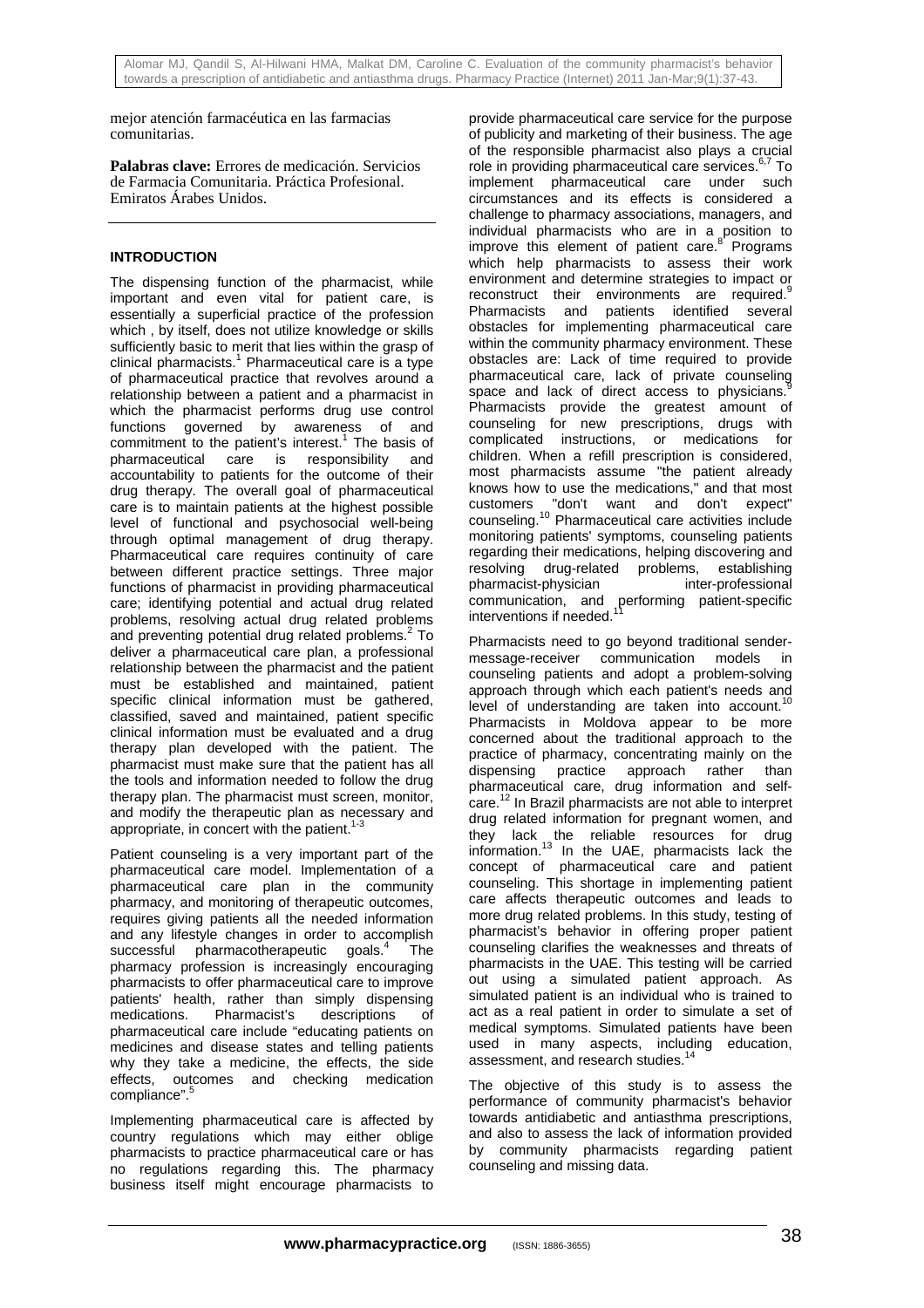Alomar MJ, Qandil S, Al-Hilwani HMA, Malkat DM, Caroline C. Evaluation of the community pharmacist's behavior towards a prescription of antidiabetic and antiasthma drugs. Pharmacy Practice (Internet) 2011 Jan-Mar;9(1):37-43.

#### **METHODS**

A simulated patient in which a patient's prescription for antidiabetic and antiasthma medications was used in order to evaluate the reaction of the community pharmacist towards this prescription. The prescription included the following medications as shown in figure 1; Donil® (glibenclamide) 5 mg, Glucophage® (metformine) 500 mg, Ventolin® (salbutamol) inhaler, Prednisolone 5mg. This prescription was prescribed to a patient suffering from both asthma and diabetes mellitus. One hundred and ninety four pharmacies were visited by a simulated patient in order to dispense the prescription taking into consideration the following areas in the UAE; Abu Dhabi, Dubai, Sharjah, and Fujairah. The research was intended to cover every accessible pharmacy in those areas within the time frame of the study. The study was carried out in the period between January and April 2010. One of the research team went as a simulated patient. This person visited the pharmacies in order to dispense the prescription. Once the pharmacist delivered all of the medications, the researcher assessed the behavior of the pharmacist according to Performance assessment sheet shown in table 1. The prescription was missing certain information such as the duration of treatment, directions for use, age and also prednisolone was a medication error which may worsen diabetes mellitus.



Figure 1. Prescription containing 4 medicines for patient with asthma and diabetes.

When this prescription is dispensed, the following actions should be accomplished according to ASHP guidelines; first; the pharmacist should check the possibility of pregnancy or breast feeding since the simulated patient is female. Second; prescription screening regarding drug-drug interaction should be done. Third; patient counseling about the proper use of Ventolin® inhaler, pharmacist should implement the "show and tell" technique in order to educate the patient about the proper use of the applicator. Fourth; filling in the gap technique should be followed in order to make sure the patients has the appropriate information about diabetes. Diabetes complications should also be addressed to the patient. Fifth; patients must learn about what to

expect from the medication so that they can monitor the consequences. Sixth; patients should learn about the most possible side effects which might hurt them including hypoglycemia, GIT disturbances due to metformine and glibenclamide, peptic ulcer in case of prednisolone.

The ASHP guidelines on pharmacist-conducted patient education and counseling were used to construct performance assessment sheet (table 1).15 The UAE has approximately 400 community pharmacies distributed all over the country.<sup>16</sup> 194 pharmacies in Abu Dhabi, Dubai, Sharjah, and Fujairah were included in the study.

A prospective quantitative descriptive and comparative analysis was done for the collected data. To test the effect of a pharmacist's gender on the average time spent with patients, Pearson chisquare test (crosstabs) was used with a level of significance 95%.

Table 1; Performance assessment sheet Pharmacist's gender, age and nationality Dispensing time; defined as the time spent by the patient from the moment of entering the pharmacy to the moment of leaving it. Location of the pharmacy: Abu Dhabi, Dubai, Sharjah or Fujairah Pharmacist's reaction while reading the prescription Did the pharmacist dispense the prescription directly without asking any question Pharmacist – physician interaction Did the pharmacist ask about patient's health condition Did the pharmacist ask about pregnancy status Did the pharmacist ask if the patient taking any other medications Did the pharmacist explain how to use the medication (Doses, after/before/with meal) Did the pharmacist explain medication dose Did the pharmacist explain how to use inhaler, if yes, did the pharmacist give the right information Did the pharmacist advice the patient about diet & exercise changes Did the pharmacist ask if asthma gets worse by any kind of action Did the pharmacist ask about the onset of asthma Did the pharmacist ask about the onset of diabetes Did the pharmacist ask about the level of blood glucose Did the pharmacist counsel the patient about the proper use of prednisolone Did the pharmacist ask for whom is the medication **RESULTS** 

The analysis of the 194 pharmacies visited during the study revealed that most of the pharmacists were male (61%), Arabs (35%), Indians (55%), Philippines (5%), Pakistan (2%), Iranians (2%), Chinese and Nigeria (1%). The aforementioned pharmacists were from the following age groups: 25-35 (41%), 35-45(49%) and above 45 (10%). The distribution of the selected pharmacies among the UAE is shown in table 2. Figure 2 illustrates the dispensing time in the pharmacy which was variable ranging between 2 to 10 minutes. Spending time with the patient was not affected by gender (p-value 0.087), slightly affected by nationality (p-value 0.04), and highly affected by age (p-value 0.002) leaning towards older pharmacists who spent more time with patients than the younger pharmacists.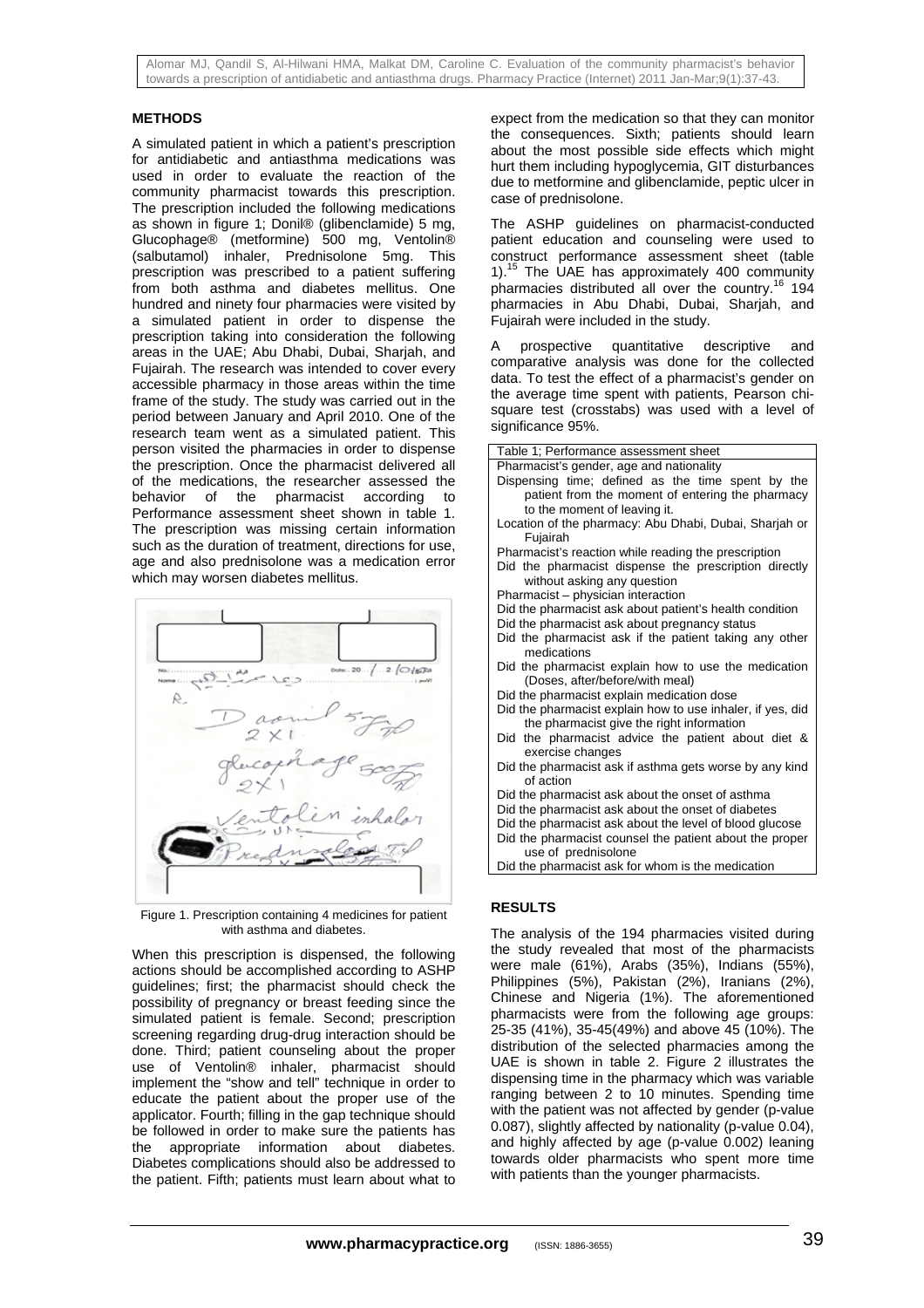

Figure 2; dispensing time

Most pharmacists (90%) started preparing the prescription once they received it with no concern towards the missing data or medications errors (i.e. no prescription screening was performed). 55% of the pharmacists asked about the duration of the treatment after preparing the prescription, only 9% advised the patient to contact the physician in order to determine the duration of therapy and 30% dispensed the medication to the patient regardless of the duration of therapy. Only 15% of the pharmacists asked about the health status of the patient, 3% asked if the patient was using any other medications and 6% asked about pregnancy status.

| Table 2. Pharmacy location in the United Arab Emirates |           |             |  |  |
|--------------------------------------------------------|-----------|-------------|--|--|
| Location                                               | Frequency | Percent (%) |  |  |
| Abu dhabi                                              | 20        | 10.3        |  |  |
| Dubai                                                  | 72        | 37.1        |  |  |
| Sharjah                                                | 90        | 46.4        |  |  |
| Al fuiairah                                            | 12        | հ 2         |  |  |

With regards to explaining the correct way to use the inhaler, only 58% of the pharmacists gave their advice but none of them used show and tell technique. Regarding the use of oral medications, table 3 shows the exact response of pharmacists towards the prescription which reflects a wide variation in the way of dealing with these medications. Counseling about diet and exercise doesn't seem to be considered a part of the pharmacist's responsibilities, 96% of the pharmacist didn't mention anything regarding this issue. For prednisolone, table 4 shows the variation in pharmacist's behavior which had influence on the amount of medication need to be given to the patient, since the exact amount was not mentioned in the prescription and considered missing data. Less than 40% of the pharmacists asked if the prescription intended to be used for the same person who brought in or if she was buying it for somebody else. Only 2% asked the researcher if the asthma is made worse by any kind of action or strenuous activity and only 6% asked about the onset of asthma. Referring to the standard use of the prescribed medications only 35% gave the right information regarding the dose and frequency. Neither the gender (male or female) of the pharmacists nor the nationality has shown any difference in the counseling process.

### **DISCUSSION**

The use of simulated patients in clinical literature is not a recent issue, for more than 40 years, simulation has proven to be an important approach in the analysis of many health care delivery systems.<sup>17</sup> Simulation is a process of designing and creating a patient model in order to identify a specific medical issue before it actually happens to an actual patient.<sup>18</sup> A study using simulated patient done in Malaysia to assess the response of pharmacists towards a request for back pain medication, revealed that pharmacists need to spend more quality time with patients before dispensing any medication.<sup>19</sup> Using a simulated patient method in teaching enhances the ability of students to understand all dimensions of pharmacotherapy and patient counseling.<sup>20</sup> Audio taping simulated patient techniques also showed successful results in analyzing patient medical situation.<sup>21</sup> In order to avoid the problems in implementing research methodologies based on patients and health care providers, simulated patients are considered one of the best methods of assessing professional performance in clinical settings. $^{22}$  The use of a simulated patient technique to assess pharmacist's behavior is well documented and widely used in the medical field.<sup>22</sup> This method enables professional pharmacists to accurately assess the process of patient counseling during medication dispensing. It is also used in the process of education and can play an important role in the pharmacy curriculum, complementing practitionereducators in exposing students to real world context for better understanding of pharmaceutical care.<sup>2</sup> Using simulated patients in this study showed many defect in the process of patient counseling and its implementation in the community pharmacy setting.

For implementing patient counseling, many factors need to be considered including pharmacists pharmacological knowledge, attitude, communication skills, listening skills, show and tell skills, fill in the gap skills and inter-professional communication skills with other medical professionals like physicians, pharmacists, nurses and lab analysts. It is well documented in this study that community pharmacists in the UAE lack many of these factors.

The selection of antidiabetic and antiasthma prescription was due to a recent WHO report on the burden of disease estimating that diabetes in the UAE is 1,024 per 100,000, one of the highest in the world.<sup>24</sup> Continuous follow up and comprehensive counseling may be a major factor in reducing medication errors and also prevention of complications. For that reason it is important to emphasize lifestyle changes and quality of life among asthmatic and diabetic patients. Patients need to be well-educated about the proper use of the medications and alert about signs of complications in order to ensure better quality of life.

Pharmacists carry a very important role in providing patient consultation and work as patient educators; a simple intervention in community pharmacies, incorporating daily reminders via inhaler technique and labels on inhalers, can lead to improvement in inhaler technique and asthma outcomes.

Incorrect usage of inhaler devices might have a major impact on the clinical efficacy of the delivered major impact on the similar embacy of the delivered<br>medication.<sup>26,27</sup> The show and tell technique must be well utilized in order to educate patients about the proper use of these tools.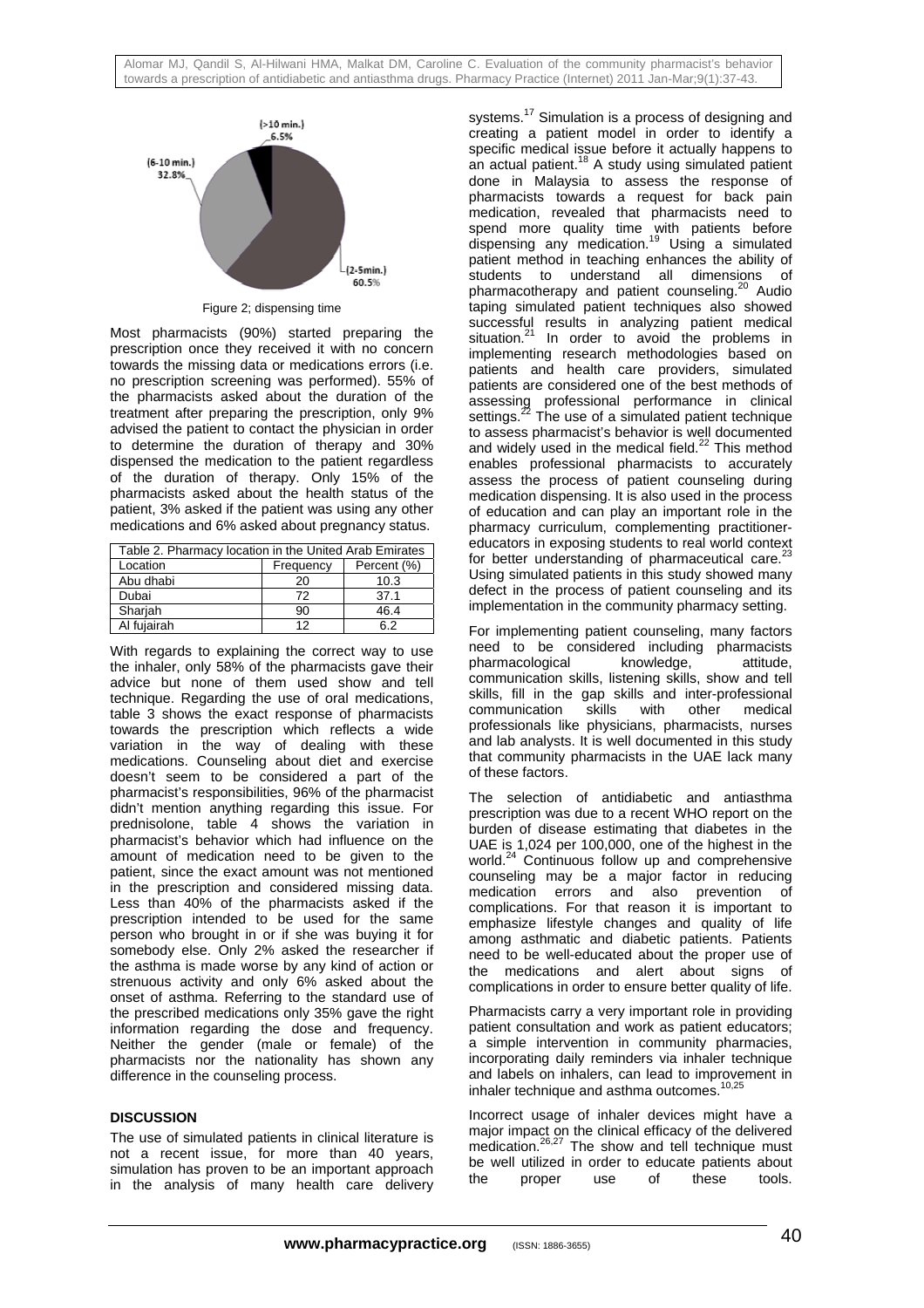| Table 3. Pharmacist's advice regarding oral medication's dose                                                                                                                                     |    |      |  |  |
|---------------------------------------------------------------------------------------------------------------------------------------------------------------------------------------------------|----|------|--|--|
| Pharmacist's response                                                                                                                                                                             |    | $\%$ |  |  |
| Daonil: 1 tablet in the morning and in the evening before meals, Glucophage:1 tablet in the<br>morning and in the evening. Prednisolone: 1 tablet in the morning and in the evening before meals. |    | 6.2  |  |  |
| 1tablet in the morning and in the evening from each medication and given after meal                                                                                                               |    | 16.5 |  |  |
| 2 tablets together before meals in the morning from each medication                                                                                                                               |    | 6.7  |  |  |
| Twice daily from each drug without explanation                                                                                                                                                    |    | 19.1 |  |  |
| Twice daily before meals                                                                                                                                                                          |    | 14.4 |  |  |
| Didn't mention anything about frequency and the dose until patient asked                                                                                                                          |    | 6.2  |  |  |
| Daonil & Glucophage:2 tablets together after meal, Prednisolone:2 tablets together at night                                                                                                       |    | 2.1  |  |  |
| Daonil: 2 tablets together before meals, Glucophage: 2 tablets together after meal. Prednisolone : 2<br>tablets together at night                                                                 |    | 6.2  |  |  |
| Don't know, Didn't give any advice                                                                                                                                                                |    | 3.6  |  |  |
| Didn't say anything                                                                                                                                                                               | 11 | 5.7  |  |  |
| Daonil & Glucophage: 2 tab. together                                                                                                                                                              |    | 0.5  |  |  |
| 2 tablets together after meals                                                                                                                                                                    |    | 1.5  |  |  |
| 2 tablets together without explanation                                                                                                                                                            |    | 10.3 |  |  |

| Table 4. Pharmacist's behavior regarding the amount of prednisolone need to be dispensed |  |      |  |  |
|------------------------------------------------------------------------------------------|--|------|--|--|
| Pharmacist's behavior                                                                    |  | %    |  |  |
| the pharmacist told the patient no need for prednisolone                                 |  | 2.1  |  |  |
| the pharmacist gave the patient 2 boxes enough for 1 month                               |  | 73.2 |  |  |
| the pharmacist gave the medication for 5 days                                            |  | 12.9 |  |  |
| the pharmacist gave the medication for 10 days                                           |  | 3.6  |  |  |
| the pharmacist gave 1 box for 15 days                                                    |  | 6.2  |  |  |
| the pharmacist told the patient that prednisolone is contraindicated for                 |  | 0.5  |  |  |
| this patient                                                                             |  |      |  |  |

Patients do not have a completely correct inhaler technique, which may lead to less suboptimal dose and suboptimal pharmacotherapeutic outcomes.<sup>28</sup> Quick and concise counseling techniques are necessary. The instructions can vary according to different dosage forms. Metered dose inhalers (MDIs) require coordination, which can be difficult for preschool children and the geriatrics. The patient needs to exhale first and press down on the canister while inhalation, patient then need to hold breathe for at least 10 seconds.<sup>29</sup> The medication should not be tasted in the mouth. $30$  Most asthmatic patients were unable to use their inhaler correctly. Education on inhalation technique and using inhaler by a spacer equally enhanced the efficacy of inhaler drugs.<sup>31</sup> Community pharmacists are ideally placed to implement new strategies that aim to ensure asthma care meets current standards of the best practice.<sup>3</sup>

Both patient assessment and medication counseling were suboptimal compared with recommended practice when medication was supplied in the community pharmacy.<sup>33</sup> Pharmacy and pharmacist demographic variables do not appear to affect the assessment of asthma control. This research indicates the need for substantial improvements in practice in order to provide medication in line with quality use of medication principles of ensuring safe and effective use of medication. Standardization of patient information is very important which leads to increased patient confidence in the pharmacist's advice and strengthens the patient-pharmacist relationship.<sup>34</sup> The pharmacist should also counsel and educate the diabetic patients about the need for lifestyle changes that can affect their risks for common chronic diseases.<sup>35</sup> Physical activity is an effective therapeutic tool in the management of type 2 diabetes. Pharmacists can motivate patients with

type 2 diabetes to exercise long-term and emphasize the value of individual behavioral approaches in daily practice.<sup>36</sup> Physical activity counseling was effective in improving glycemic control as well as the status of cardiovascular risk factors in people with type 2 diabetes. $37$  Glycemic control of type 2 diabetic patients can also be improved through patient counseling regarding disease, medication, diet and exercise.<sup>38</sup> Community-based resources that provide healthcare services to patients with diabetes offer a practical, patient-empowering, and cost-effective solution to escalating healthcare costs.<sup>39</sup> A community-based intervention program improved the process of cholesterol management in high-risk patients. This program demonstrates the value of community pharmacists working in collaboration with patients and physicians.<sup>40,41</sup>

### **CONCLUSIONS**

Community pharmacists carry a big responsibility towards a patient's health status. They are the final station in the process of drug therapy. If this responsibility is not fulfilled in the best way, patients will be harmed. To fulfill this responsibility, pharmacists are required to update their pharmacological knowledge on a daily bases, improve their attitude towards patient care and improve their communication skills. Courses about the implementation and importance of pharmaceutical care may help improving the career. Also adopting a motivation plans (including incentives, appreciation letters, career promotion) for those who improve themselves may help make community pharmacy practice more effective in the UAE. This study recommends that health authorities consider follow up plans in order to ensure the best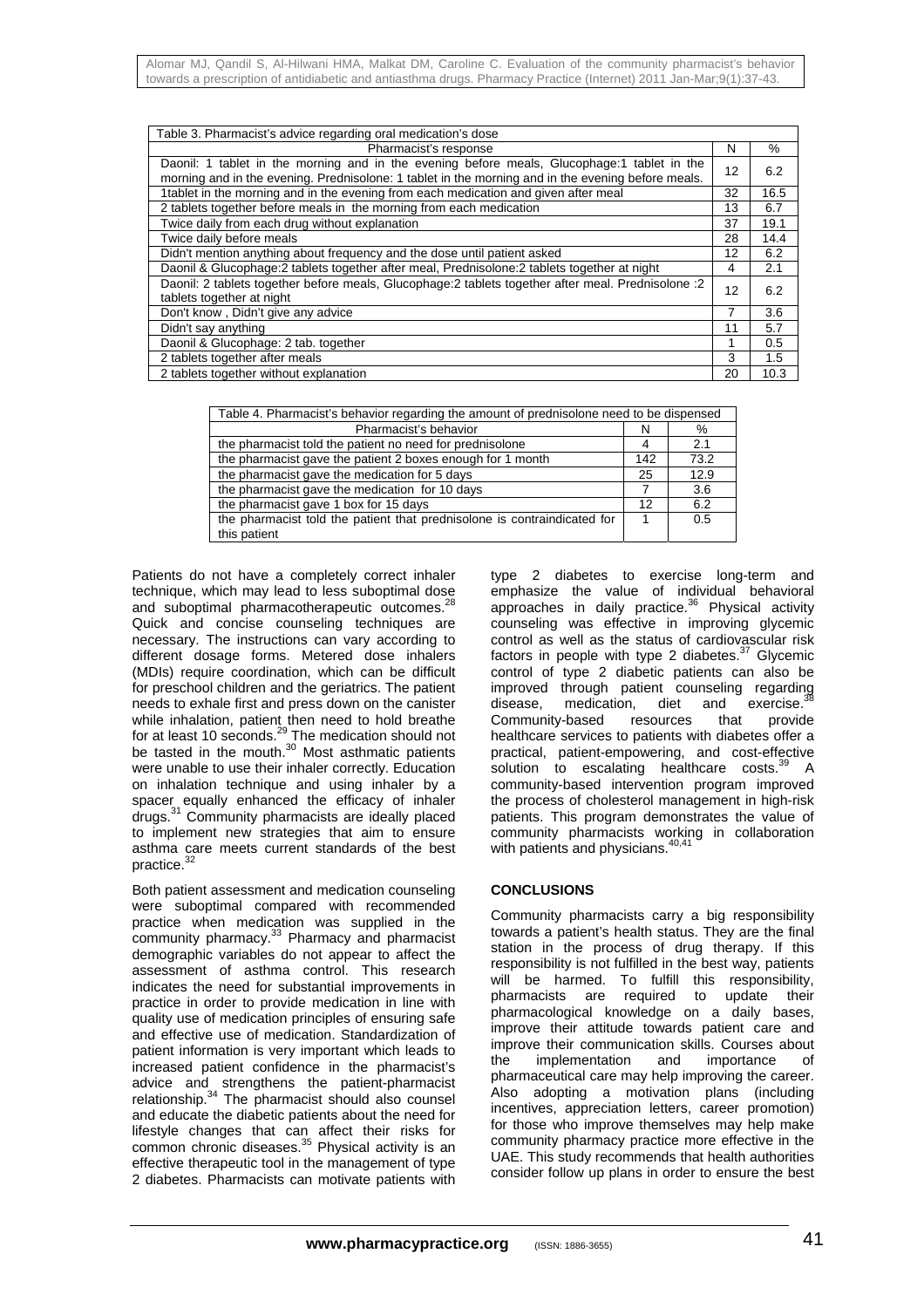Alomar MJ, Qandil S, Al-Hilwani HMA, Malkat DM, Caroline C. Evaluation of the community pharmacist's behavior towards a prescription of antidiabetic and antiasthma drugs. Pharmacy Practice (Internet) 2011 Jan-Mar;9(1):37-43.

pharmaceutical care is provided by community pharmacies.

#### **CONFLICT OF INTEREST**

None declared.

## **References**

- 1. Holland RW, Nimmo CM. Transitions, part 1: beyond pharmaceutical care. Am J Hosp Pharm. 1999;56(17):1758-1764.
- 2. Farris KB, Kirking DM. Assessing the quality of pharmaceutical care. II. Application of concepts of quality assessment from medical care. Ann Pharmacother. 1993;27(2):215-223.
- 3. Yancey V, Yakimo R, Perry A, Timothy B, McPherson.Perceptions of pharmaceutical care among pharmacists offering compounding services. J Am Pharm Assoc. 2008;48(4):508-514.
- 4. Candace BW, Nykamp D, Ellington AM. Patient-Guided Counseling in the Community Pharmacy Setting. J Am Pharm Assoc. 2000;40(6):765-772.
- 5. Amsler MR, Murray MD, Tierney WM, Brewer N, Harris LE, Marrero DG, Weinberger M. Pharmaceutical Care in Chain Pharmacies: Beliefs and Attitudes of Pharmacists and Patients. J Am Pharm Assoc (Wash). 2001;41(6):850-855.
- 6. Montgomery AT, Sporrong SK, Tully MP, Lindblad AK. Follow-up of patients receiving a pharmaceutical care service in Sweden. J Clin Pharm Ther. 2008;33(6):653-662.
- 7. Uema SA, Vega EM, Armando PD, Fontana D. Barriers to pharmaceutical care in Argentina. Pharm World Sci. 2008;30(3):211-215.
- 8. Heaton PC, Cluxton RJ Jr., Moomaw CJ. Acetaminophen Overuse in the Ohio Medicaid Population. J Am Pharm Assoc. 2002;43(6):680-684.
- 9. Farris KB, Schopflocher DP. Between intention and behavior: an application of community pharmacists' assessment of pharmaceutical care. Soc Sci Med. 1999;49(1):55-66.
- 10. Knudsen P, Herborg H, Mortensen AR, Knudsen M, Hellebek A. Preventing medication errors in community pharmacy: frequency and seriousness of medication errors. Qual Saf Health Care. 2007;16:291-296.
- 11. Strand LM, Cipolle RJ, Morley PC, Perrier DG.. Levels of pharmaceutical care: a needs-based approach. Am J Hosp Pharm. 1991;48(3):547-550.
- 12. Cordina M, Safta V, Ciobanu A, Sautenkova N. An assessment of community pharmacists' attitudes towards professional practice in the Republic of Moldova. Pharm Pract (Internet). 2008;6(1):1-8.
- 13. Baldon JP, Correr CJ, Melchiors AC, Rossignoli P, Fernandez-Llimos F, Pontarolo R. Community pharmacists' attitudes and knowledge on dispensing drugs to pregnant women. Pharm Pract (Internet). 2006;4(1):38-43.
- 14. Barrows HS. An overview of the uses of standardized patients for teaching and evaluating clinical skills. Acad Med. 1993;68(6):443-451.
- 15. ASHP guidelines on pharmacist-conducted Patient education and counseling medication therapy and Patient Care: organization and delivery of services–guidelines. 2006; 262-228.
- 16. Guidelines and minimum standards for good pharmacy practice (GPP) in UAE pharmacies guide to good pharmacy practice (GPP) in UAE pharmacies. 2009.9;1-5.
- 17. Badri AM, Hollingsworth J. A simulation model for scheduling in the emergency room. Int J Operat Product Manag. 1993;13(3):13-24.
- 18. Su S, Shih CL. Resource reallocation in an emergency medical service system using computer simulation. Am J Emerg Med. 2002;20(7):627-34.
- 19. Chua SS, Ramachandran CD, Paraidathathu TT. Response of community pharmacists to the presentation of back pain: a simulated patient study. Int J Pharm Pract.2006;14(3):171-178.
- 20. Darbishire PL, Plake KS, Nash CL, Shepler BM. Active-learning laboratory session to teach the four M's of diabetes care. Am J Pharm Educ. 2009;73(2):22.
- 21. Werner JB, Benrimoj SI. Audio taping simulated patient encounters in community pharmacy to enhance the reliability of assessments. Am J Pharm Educ. 2008;72(6):136
- 22. Watson MC, Skelton JR, Bond CM, Croft P, Wiskin CM, Grimshaw JM, Mollison J. Simulated patients in the community pharmacy setting. Using simulated patients to measure practice in the community pharmacy setting. Pharm World Sci. 2004;26(1):32-37.
- 23. Austin Z, Gregory P, Tabak D. Simulated Patients vs. Standardized Patients in Objective Structured Clinical Examinations. Am J Pharm Educ. 2006;15;70(5):119.
- 24. World Health Organization: Disease and injury country estimates. 2009 http://www.who.int/healthinfo/global\_burden\_disease/estimates\_country/ en/index.html (accessed Sep-2010)
- 25. Hope NH, Ray SM, Franks AS, Heidel E. Impact of an educational intervention on steroid prescribing and dosing effect on patient outcomes in COPD exacerbations. Pharm Pract (internet) 2010;8(3):162-166.
- 26. Gandhi TK, Weingart SN, Seger AC, Borus J, Burdick E, Poon EG, Leape LL, Bates DW. Outpatient prescribing errors and the impact of computerized prescribing. J Gen Intern Med. 2007; 20:837-841.
- 27. Basheti IA, Reddel HK, Armour CL, Bosnic-Anticevich SZ. Improved asthma outcomes with a simple inhaler technique intervention by community pharmacists. J Allergy Clin Immunol. 2007;119(6):1537-1538
- 28. Fink JB, Rubin BK. Problems with inhaler use: a call for improved clinician and patient education. Respir Care. 2005;50(10):1360-1374
- 29. Rubin BK. 2004. What does it mean when a patient says, My asthma medication is not working? Chest. 2004;126(3):972-981.